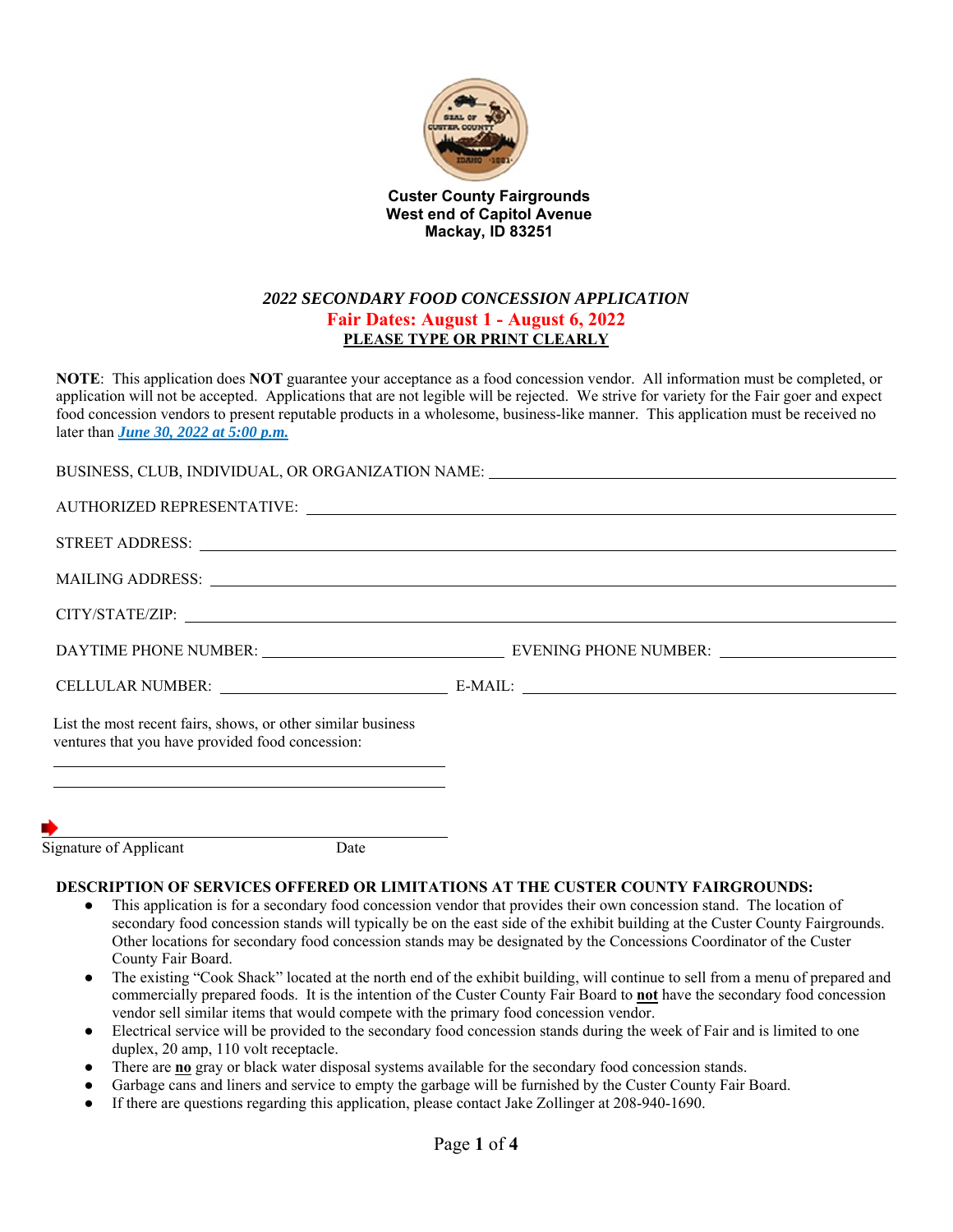### **REQUIREMENTS/EXPECTATIONS OF THE SECONDARY FOOD CONCESSION VENDOR:**

- Submit with this application, a listing or menu of items that are intended to be sold at the Fair and the price of each item. The price shall include a 6 percent sales tax.
- Procurement of all ingredients and foodstuffs, necessary to prepare the approved listing or menu of items, shall be the responsibility of the vendor.
- Upon selection of a secondary food concession vendor, the final listing or menu of items intended to be sold at the Fair, along with the price of each item, shall be approved by the Concessions Coordinator prior to the start of the Fair. Any changes or additions to the approved final menu or list of items shall require pre-acceptance by the Concessions Coordinator.
- The selected secondary food concession vendor must post, in a conspicuous manner near the concession stand, a sign showing the prices for items sold under this agreement. This size of said sign, manner, and place of posting shall be subject to approval of the Concessions Coordinator.
- The selected secondary food concession vendor is responsible for their immediate area and accountable for its daily cleanliness, sanitary conditions, and state of repair. Trash shall be placed in provided garbage cans.
- Vendor must comply with the Idaho Food Code (IDAPA 16.02.19) and apply/secure necessary food permits through the Eastern Idaho Public Health District applicable to this temporary event. Posting of permits, participation/compliance with inspections, and costs associated with securing food permits are the responsibility of the selected secondary food concession vendor.
- A refundable cleaning deposit of \$50.00 will be a requirement of the selected secondary food concession vendor. The full deposit amount shall be due to the Concessions Coordinator on or before July 20, 2022. Checks are to be made out to the Custer County Fair Board.
	- o The selected vendor and the Concessions Coordinator shall jointly conduct a pre-inspection of the location of the concession stand and property of the Custer County Fair Board. On **Sunday, August 7th, 2022**, following the conclusion of the Fair, both the food concession vendor and the Concessions Coordinator shall conduct a postinspection of the concession stand and associated property.
	- o The deposit is refundable if there is no damage to property of the Custer County Fair Board and the concession stand area is restored/cleaned to pre-inspection condition. The vendor will forfeit all of the deposit if the concession area is not restored/cleaned to pre-inspection condition or property is not returned, replaced, or fixed within 30 days of conclusion of the Fair.
- The selected food concession vendor shall also be required to pay a use fee. The fee shall be \$25.00 or 8% of gross sales, whichever is greater. The fee shall be due to the Concessions Coordinator on or before August 19, 2022. Checks are to be made out to the Custer County Fair Board.
- A daily accounting of gross sales will be required, and the food concession vendor shall provide the accounting to the Concessions Coordinator every evening within one hour after close of business.
- The selected food concession vendor shall obtain and keep in force until the completion of the Fair, including pre-Fair set-up and post-Fair clean-up, a commercial general liability insurance contract with liability limits equal to or greater than \$1,000,000 (one million dollars). The selected food concession vendor shall provide a certificate of insurance to the Custer County Fair Board evincing such coverage within ten days of the vendor selection. The selected food concession vendor shall name the Custer County Fair Board as an additional insured.
- The business conducted by the selected food concession vendor shall at all times be subject to the approval of the Custer County Fair Board and within the provisions of the statutes of the State of Idaho. No merchandise is to be sold on the location prior to the first day of the Fair (August 1, 2022). Minimum operating hours for the food concession are from 7:00 am to 7:00 pm. It is at the discretion of the selected food concession vendor to open earlier or remain open beyond the minimum operating hours.
- Attached is a listing of Rules and Requirements applicable for food concession vendor at the Custer County Fair.

# **Return To: Custer County Fair Board P.O. Box 160, 411 Clinic Road Challis, ID 83226 NO LATER THAN JUNE 30, 2022**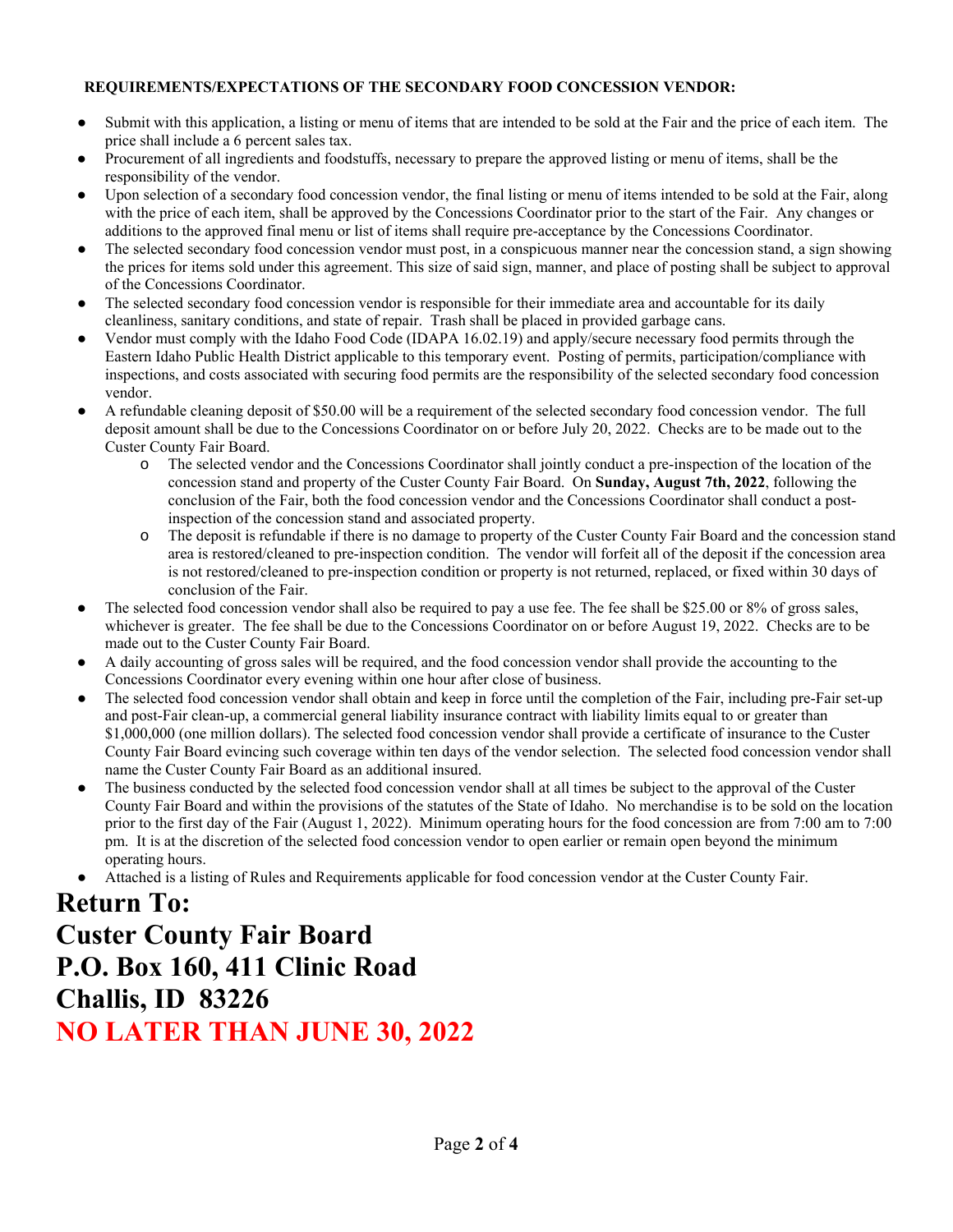#### **RULES AND REQUIREMENTS APPLICABLE FOR THE SECONDARY FOOD CONCESSION VENDOR AT THE CUSTER COUNTY FAIR**

- 1. The privilege hereby granted shall be conducted according to the laws of the State of Idaho and without infringement upon the rights or privileges of others. The selected food concession vendor agrees not to handle or sell any commodity or transact any business upon and within the premises assigned to it except that which is herein expressly stipulated and approved by the Custer County Fair Board.
- 2. The premises selected for the concession stand shall at all times be open to inspection by any member of the Fair Board or the Concessions Coordinator.
- 3. No loudspeakers, amplifiers, radio, or other broadcasting device may be used at the concession stand without the consent of the Concessions Coordinator.
- 4. No part of the space provided for the selected vendor to place a concession stand may be sublet or transferred without the written consent of the Concessions Coordinator.
- 5. No person who has or is suspected of having a communicable disease or who has any sores or skin eruptions will be permitted to work in or be employed at the concession stand on the Fairground premises.
- 6. All of the selected food concession vendor's materials and equipment must be removed from the Fairgrounds by 5:00 pm Mountain Daylight Saving Time on Sunday August 8th, 2021.
- 7. In the event the food concession vendor, its agents, or employees, shall violate any of the conditions of this agreement, all further right to transact business under this contract shall, at the option of the Custer County Fair Board, at once become forfeited without any right on the part of the food concession vendor to recover any part of the deposit money already paid on contract, and food concession vendor and its equipment shall be removed from the Fairgrounds without delay.
- 8. It is mutually agreed that the Custer County Fair Board will not be held liable for any loss sustained by the food concession vendor in any manner whatsoever. Concessionaire further agrees to carry workman's compensation insurance for all Concessionaire employees to the extent required by statute. Concessionaire further agrees to accept liability for any injuries and further agrees to indemnify the Fair Board for any claims or actions by third parties resulting from personal injury or property damage at or near the premises described herein.
- 9. RV parking with electricity is available by reservation only in the established RV spots at the fairgrounds. Other dispersed RV spots around the rodeo arena are on a first-come first-serve basis. There may be a fee required for RV parking in the established spots with electricity. RV's or other camping apparatus owned by the selected food concession vendor or employees shall be removed by 5:00 pm Mountain Daylight Saving Time on Sunday August 8th, 2021.
- 10. The Custer County Fair Board would like to request that if there are problems with anything during the Fair, including other vendors, patrons or the general public, that the Concessions Coordinator is contacted immediately if the issue cannot be resolved. Waiting until the last day of the Fair to address some issues may not have favorable results. We cannot fix a problem if we do not know a problem exists.
- 11. Hold Harmless/Indemnification: The food concession vendor shall be solely responsible for any and all injuries to persons or damages of property or any other injury, claim, damage or loss of whatever nature, arising directly or indirectly from activities at the food concessions. The food concession vendor shall INDEMNIFY, SAVE AND HOLD HARMLESS THE Custer County Fair Board and its employees, agents and volunteers from and against all liability, loss, damages, claims, costs and expenses (including attorney fees) arising out of injury to person/s or damages to property or any other injury, claim damage, loss, cost or expense arising from activities at the food concessions of the food concession vendor's actions or failure to act arising out of the activities set forth above while participating in the 2021 Custer County Fair activities, or at such other time as is permitted by the Fair Board.
- 12. No vendor will be permitted to sell items in the Grandstand Area or away from the vendor's designated spot without prior consent from the Concession Coordinator.
- 13. ABSOLUTELY NO ALCOHOLIC BEVERAGES will be sold on the Fairgrounds. Persons violating this rule will be considered to have breached their contract and will not be permitted to remain on the grounds.